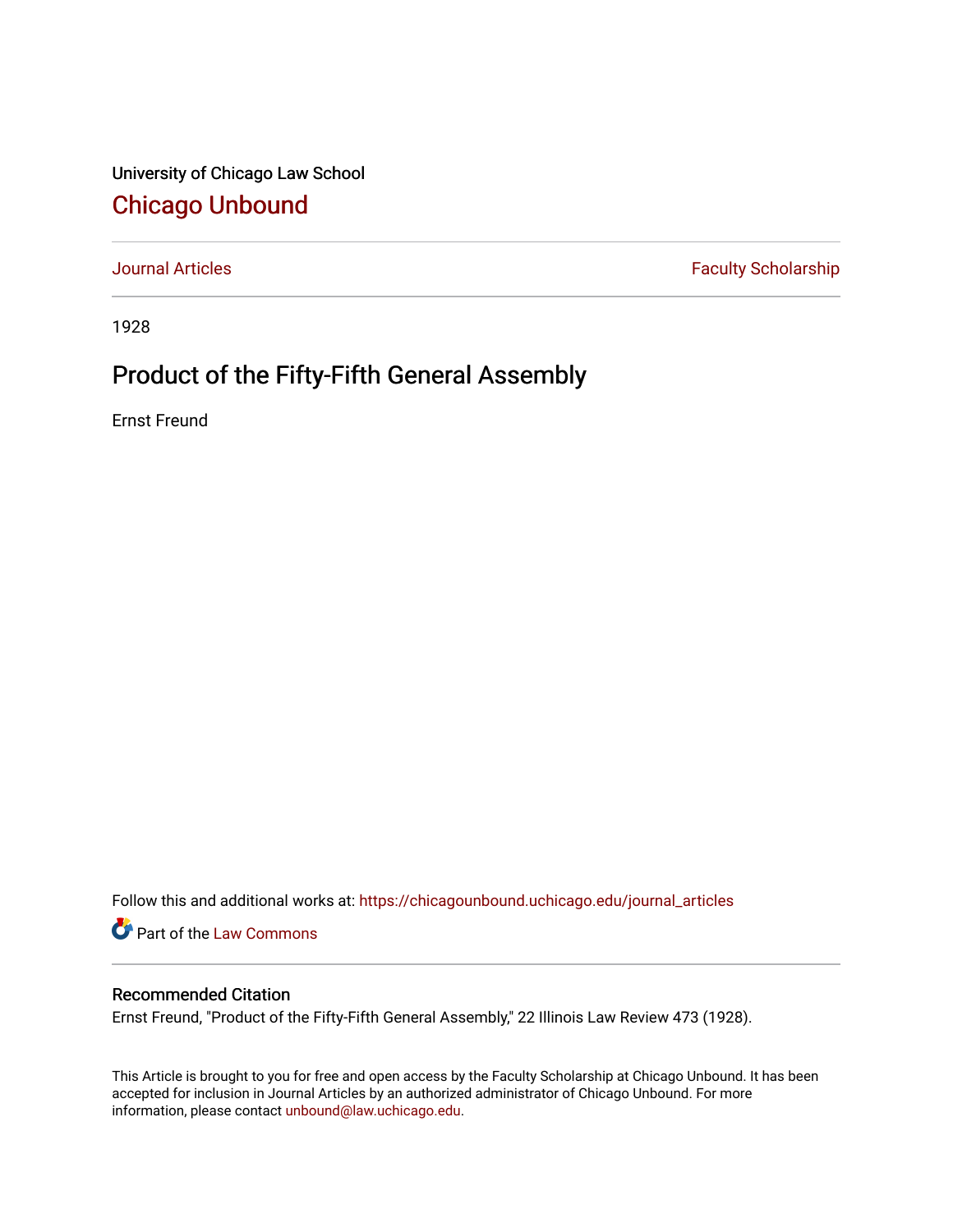# **ILLINOIS LAW REVIEW**

Volume XXII JANUARY, 1928 Number 5

### THE PRODUCT OF THE FIFTY-FIFTH **GENERAL** ASSEMBLY

**By ERNST FREUND\***

In reviewing the Illinois legislation of  $1925<sup>1</sup>$  attention was called to the steady decrease in the volume **of** session laws from 1919 to **1925;** in **1927** there has been an increase, from **617** to **874** pages. This is chiefly, and perhaps entirely, due to one measure which called for upwards of one hundred amending acts, that is to say, nearly one-fourth, or if appropriation acts are not counted, more than onefourth of the total number of laws enacted. This measure is the raising of the assessed valuation from one-half to the full value of taxable property in the state. The constitution limits municipal bonded indebtedness to five percentum of the assessed value of thetaxable property of the municipality; the legislature has power to keep indebtedness down **by** prescribing assessment at less than full value. For a long time the assessed value was one-fifth, and was later raised to one-half of the value. The pressure for larger bonding capacity has resulted in the raising of the assessments to the full value, making, for the future, further legislative relief in this way impossible. **All** local taxing powers (cities, counties, drainage districts, parks, schools, etc.) are granted by the legislature, and often **by** separate acts for separate purposes, and in each case the legislature grants the power subject to maximum rates, and the rates are measured by reference to the assessed value of property. If, as was done at this session, the assessed value is doubled, and if the rate is to be kept at its actual maximum, it must be nominally cut in half. Hence the plethora of amending acts. **A** host of rates had to be adjusted to the "full value" law. This additional situation was, however,

<sup>\*[</sup>Member of faculty, University of Chicago Law School.]

**<sup>1.</sup>** "The Product of the Fifty-fourth General Assembly" 20 **ILLi-**NOIS **LAW REvimv 585.**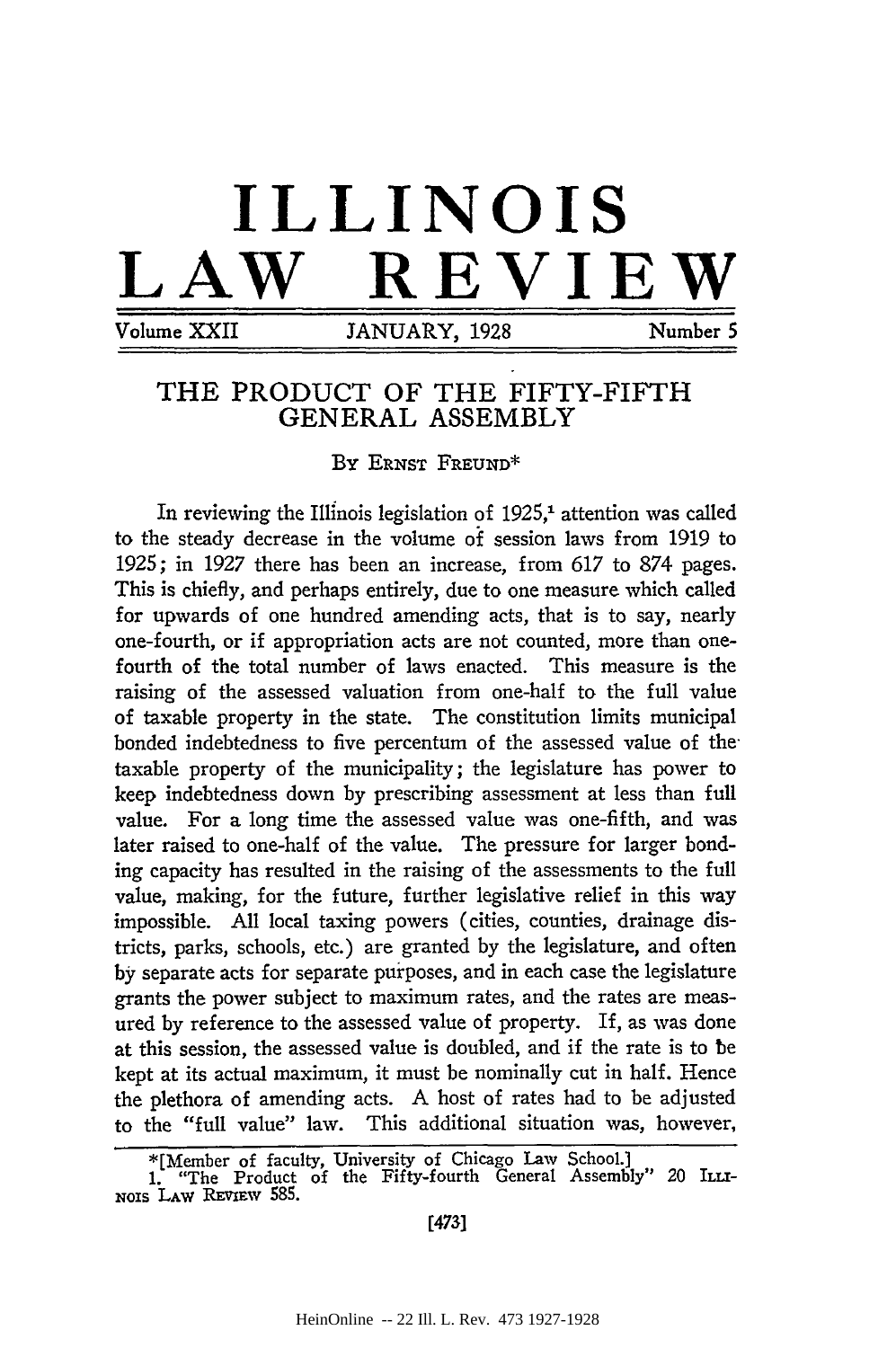#### *22 ILLINOIS LAW REVIEW*

presented: the Juul law of 1901 fixed for the total of the taxes levied in each county an aggregate maximum rate of two percentum on the assessed valuation, involving a proportionate scaling down of each distinct maximum statutory rate. A number of rates are exempt from this scaling down process, the other rates, however, to be scaled down only as though these exemptions did not exist. These irreducible rates raise the total aggregate maximum above the two percent of the Juul law. Of course the Juul law rate was also cut from two percent to one percent. Previous, however, to all this legislation, a number of taxing bodies (City of Chicago, South Parks, Sanitary District) had obtained from the present legislature other amendments of the Juul law raising their irreducible rates, and these raised rates likewise had to be cut down one-half. This has been done by six separate amendments of the Juul act, not one of which contains all the reductions. The present law has to be arrived at by reading and construing these six amending acts together as one act; in Cahill's edition of the statutes the gentlemen who were in charge of the legislation present in form of a note a consolidated text of their own; in Smith-Hurd's edition, attention is called to the situation.

No more striking illustration could be given of the cumbersome form of some our statute law. Simpler forms readily suggest themselves, but not merely do the constitutional requirements concerning amendments stand in the way, but if they were removed, there would still be the question of the mechanical handling of the changes in the unofficial biennial revisions of the statute book. A combination of constitutional freedom with the adoption of something like the Wisconsin system of the Official Reviser might furnish a solution. The present legislature has given the Legislative Reference Bureau a large commission for revising, simplifying and rearranging existing statutory law; and the men charged with the task might well employ some of their time in considering this problem.

The inconveniences of the present amending system to which attention was called in the ILLINOIS LAw REVIEW two years ago appears also in the present volume: for the sake of a relatively minor addition to the powers of the city council we have again the reenactment of a section covering eight pages, and over forty pages are taken up with amendments of the park pension acts. The Workmen's Compensation Act undergoes anbther twenty-three page amendment, again mainly given to an enlargement of benefits, including, however, also a desirable provision on behalf of children illegally employed. The revision of the Primary Law is the most voluminous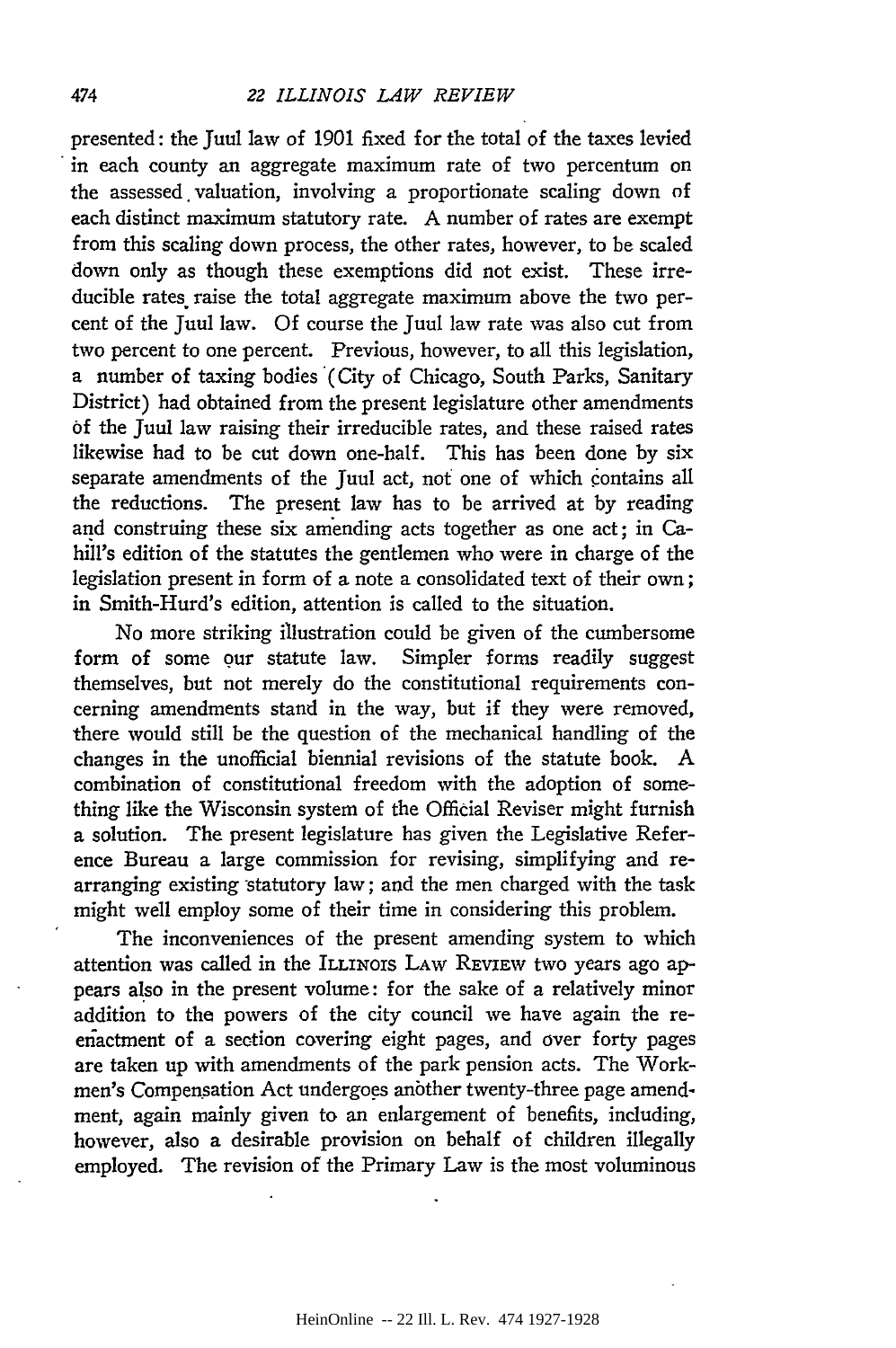measure of the session, its dubious fate to be eventually determined by the Supreme Court.2

The most striking change in the law of the state is perhaps the introduction of "electrocution" as the form of capital punishment; negatively it means that the legislature was not ready to abolish the death penalty. The law of most immediate interest to the people **3f** the state is that imposing the gasoline tax, one of Governor Small's measures. Responsive to a widespread demand on the part of tax reformers is the law exempting, on condition of reciprocity, from inheritance taxation the intangible property of residents of other states. There is the usual crop of regulatory legislation, some of which (commercial fertilizers, insect pests and plant diseases, poultry dealers, protecting the marks of platinum articles) calls for only passing notice. The Warehouse License Act strengthens supervision, makes Board of Trade rules dependent upon the approval of the Commerce Commission, and protects the incompatibility between warehousing and grain ownership from evasion by corporate stockholding. The Grain Storage Certificate Act is a measure of civil regulation, operating without absolute compulsion. Several comprehensive measures of insurance regulation (life insurance assessment companies, Lloyds, mutual benefit associations) call attention to the fact that the ambitious scheme of codifying the entire insurance law, which ripened into a bill in 1925, has been temporarily laid aside.

The law permitting the settlement of small intestate estates (less than \$500) in Cook County without formal administration legalizes a practice which it is understood has in the past been indulged in to some extent by institutions at their own risk.

There seems to be no other striking legislation in the matter of private law. Neither the amendment to the Dower Act, nor the act to regulate perpetual cemetery trusts, appear to change the existing law in any substantial manner. The act dealing with slander by radio purports to establish a penal, and not a civil, liability.

The following somewhat casual comments are offered on a number of other measures enacted into law:

1. The act to legalize horse racing is a companion measure to the 1925 law concerning athletic exhibitions. It appears to be a carefully drawn measure. The weakness of the act lies in sections

<sup>2.</sup> It may be proper to point out, in view of newspaper reports to the effect that one of the defects of the law is the combining of two distinct subjects, namely, primaries and party organization, that legislative regulation of party organization has its foundation in the desire of parties for official rec- ognition on the primary ballot; without primaries, political parties might well claim constitutional freedom from legislative regulation.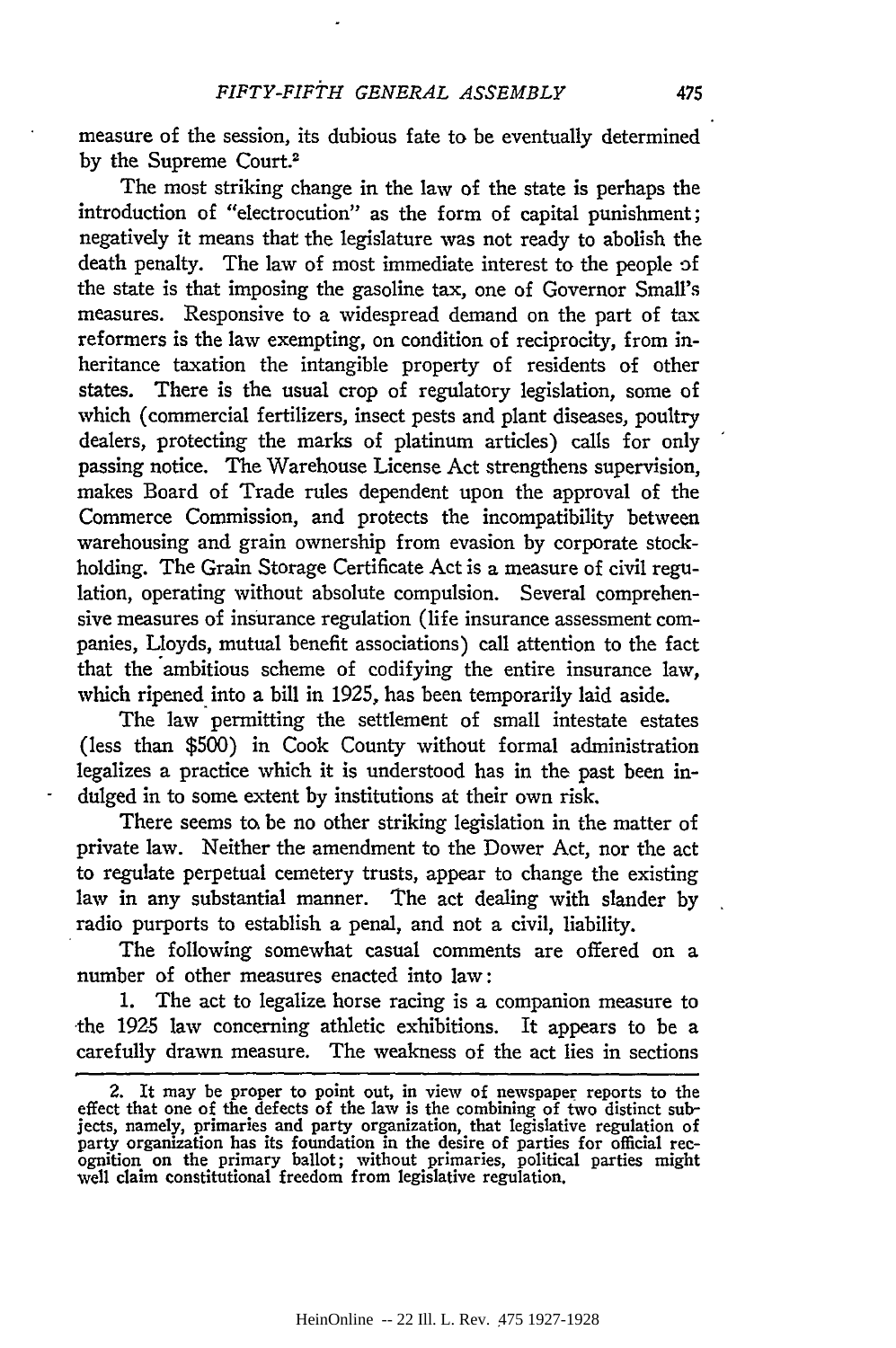10 and 12 which undertake to legalize the pari-mutuel or certificate system of wagering by patrons of horse races, and to make the general provisions of the Criminal Code inapplicable to such wagering. It will be for the Supreme Court to say whether this preferred status of horse race bets is consistent with the decision in *Miller v. Sincere,3* which defeated the attempt to exempt board of trade transactions from section 132 of the Criminal Code. It is true that the act contains the common separability provision; but how can horse racing be made an attractive or remunerative proposition without legalized or tolerated betting? Those who are interested should study the instructive history of New York in this matter.

2. The act regulating the practice of public accounting is due to the decision in *Frazer v. Shelton,4* which invalidated the act passed in 1925 for a similar purpose. The Supreme Court found that while that act preserved the distinction between certified public accountants and public accountants, it made it impossible for the future to obtain the former designation in Illinois, thus discriminating in favor of present holders of C. P. A. certificates and of non-resident accountants; that objection is eliminated by restoring or keeping alive the act of 1903, which the act of 1925 had undertaken to repeal. The Supreme Court also thought that the police power does not justify the placing of the business of accounting under a licensing requirement, except under conditions especially affecting the public interest. These conditions the new act attempts to meet, whether successfully or not, remains to be seen. The registration certificate is to be required only if the business includes the preparation of financial statements, knowing that they are to be used, among other things, for the information of stockholders or inactive or silent partners, or as an inducement to any person to invest in or extend credit to such business. This seems to cover all except estate accounting, and the draftsman may have overshot his mark. Moreover, applicants for examination must have had three years' practice in public accounting, yet the practice of public accounting without a certificate is forbidden! The draftsman clearly did not mean what he said, but "lex ita scripta." No tears will be shed if this act should likewise fall by the wayside; the C. P. A. act serves every desirable purpose.

3. The act for the regulation of professional correspondence schools and manual or mechanical trade schools constitutes a new departure in state control. It gives to the Department of Registration and Education power over suitability and adequacy of courses

<sup>3. (1916)</sup> *273* Ill. 194, 112 N. E. 64. 4. (1926) 320 Ill. 253, 150 **N. E.** *696.*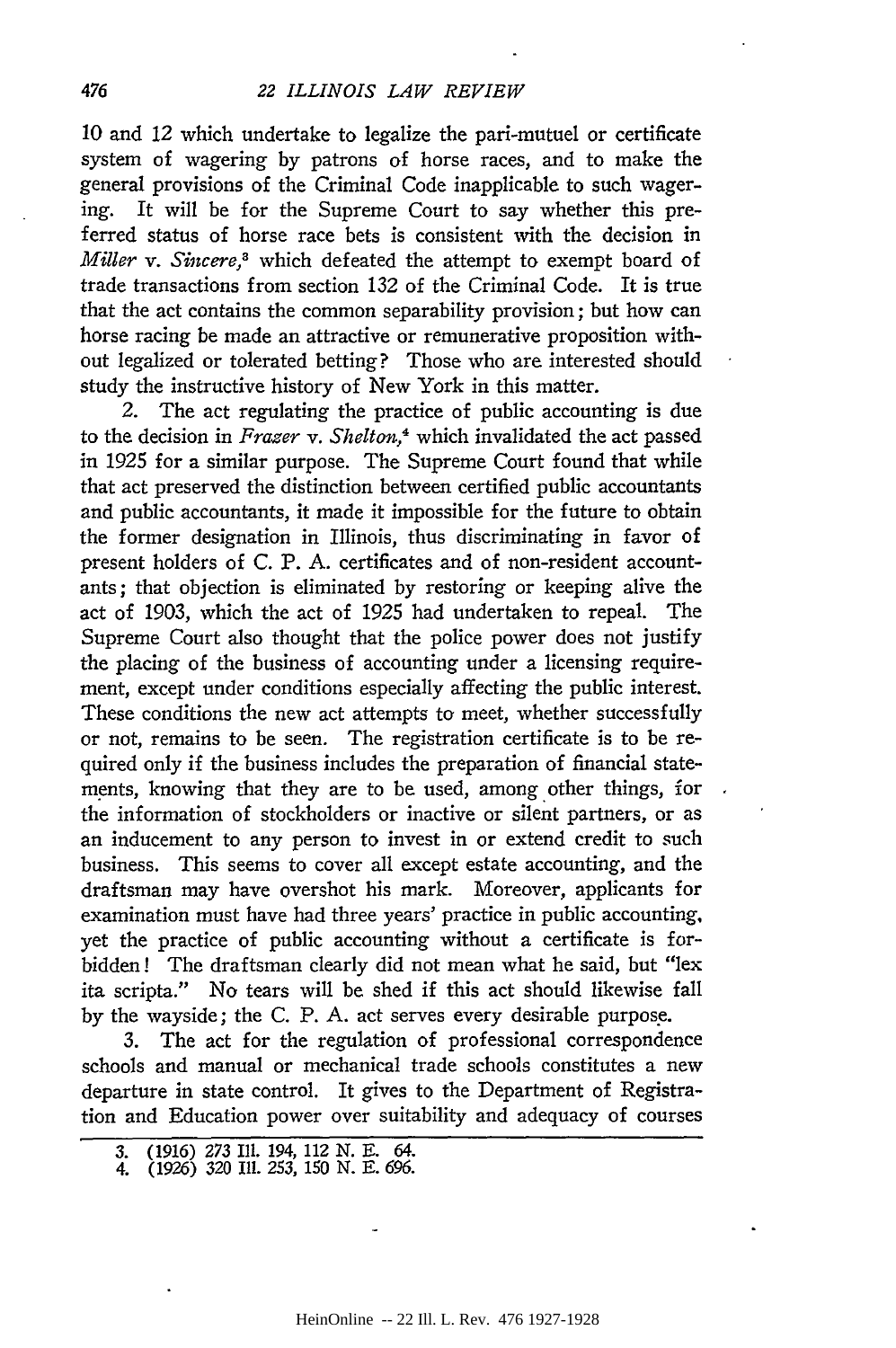and facilities of supervision and assistance, and over reasonableness of fees. It applies to all schools operated for profit which teach any trade or manual or mechanical occupation, thus excluding the teaching of music, art, or any cultural subject; and also to schools teaching, by other than resident instruction, any profession or occupation for the practice of which a certificate of registration from the department is or may hereafter be required by law, if school training is a prerequisite, thus excluding correspondence schools of law, since the department has no jurisdiction over licenses to practice law. The law is defective in this respect that it makes it unlawful to conduct such schools without a certificate of registration from the department, but provides no penalty for violation; reliance must therefore be placed upon the general penalty provision of division II, section 6 of the Criminal Code. Should this be inapplicable, the law would be simply an optional registration measure, and a very much more conservative exercise of legislative powers. It may be said that practically the same control would have been established over correspondence schools had the department been simply vested with a rulemaking power regarding the qualification of institutions desiring recognition in satisfaction of training requirements under registration laws, an advantage which no correspondence school would be willing to forego; but such control would not have extended to fees; and the legislative purpose could not have been accomplished in this way with regard to trade schools, which are regulated irrespective of any statutory training requirements. The institutions covered by the law render professional services, and the validity of legislative regulation of professional charges remains to be established; an entirely new policy is thus introduced in a casual and incidental manner, and by delegation to a state department, which is guided neither by the statute, nor by traditions of its own, nor by the traditions of established professional organization.

4. Professional and occupational licenses in general. Whether on purpose or through lack of coordination, the correspondence and trade school law is not brought under the amendments of the Civil Administrative Code relating to the Department of Registration and Education. These amendments provide a carefully drawn code for the revocation of professional and occupational licenses, which seems to be a model of its kind; it would have been easy also to make some provision for the refusal of licenses, in view of the decision in *Bratton v. Chandler.5* As is almost inevitable with legislation in this

**<sup>5. (1922) 260</sup> U. S.** *110.*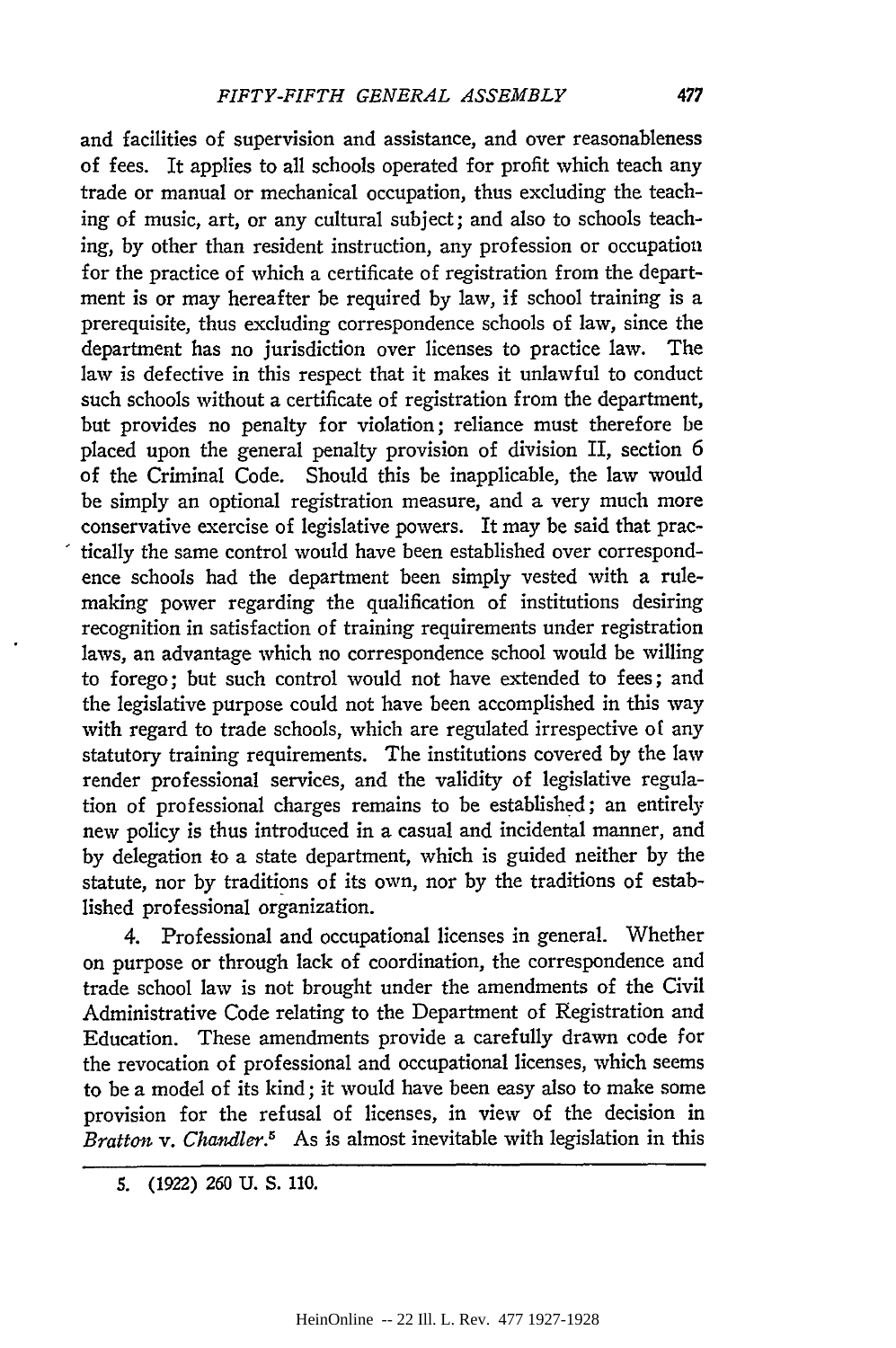state, the act raises a minor constitutional question: the revocation of licenses is also regulated in connection with particular professions, e. **g.,** medicine, and it may be contended that under the peculiar doctrine of our Supreme Court, these cannot be changed without amending the particular sections. However, if the point is well taken, little harm is done, for the existing provisions are substantially similar to the new law.

5. The amendments to the Criminal Code reveal a curious inconsistency of policy: the minimum penalties for robbery and certain forms of burglary are reduced from ten, five, and three years respectively to one year, a change apparently induced by the experience that a high minimum penalty not uncommonly leads to the substitution of a charge of an offense of less degree, that, in other words, unyielding rigor defeats its own ends. Yet the same amendment prescribes for the offense, not merely of aiding the escape of a prisoner sentenced to death, but also of concealing or assisting him after escape, an absolute penalty of life imprisonment-a manifest absurdity, which is certain to result in non-enforcement.

6. The amendment to the quo warranto act inevitably raises a question of validity. It forbids the issue of the writ to oust from office members of the Assembly or judicial or executive officers whose office is created by the constitution. As regards members of the Assembly, the act is of no particular significance, for each house judges of the qualification of its own members. But with regard to judicial and executive officers the situation is different. The Constitution makes ineligible to office any holder of public moneys who has failed to account for them; the disqualification can obviously not be reached by impeachment, and there is no remedy to enforce it other than quo warranto. Can the legislature nullify a constitutional provision by taking away the only method available to give it effect? It will be interesting to see how the Supreme Court will answer this question, if it ever comes before it.

7. The very important provision for excess condemnation is to apply only to the City of Chicago, being enacted under the constitutional amendment of 1905, and therefore subject to referendum vote, but with authority to re-submit in case of failure of adoption. The provision is that the city may take in fee simple and hold, lease, or sell more land than is needed for public improvement, wherever the court in which the proceedings have been instituted finds that such excess land is required to protect, preserve, or aid the improvement, and is reasonable in quantity therefor. The safeguarding provision should be a strong argument in favor of the power without